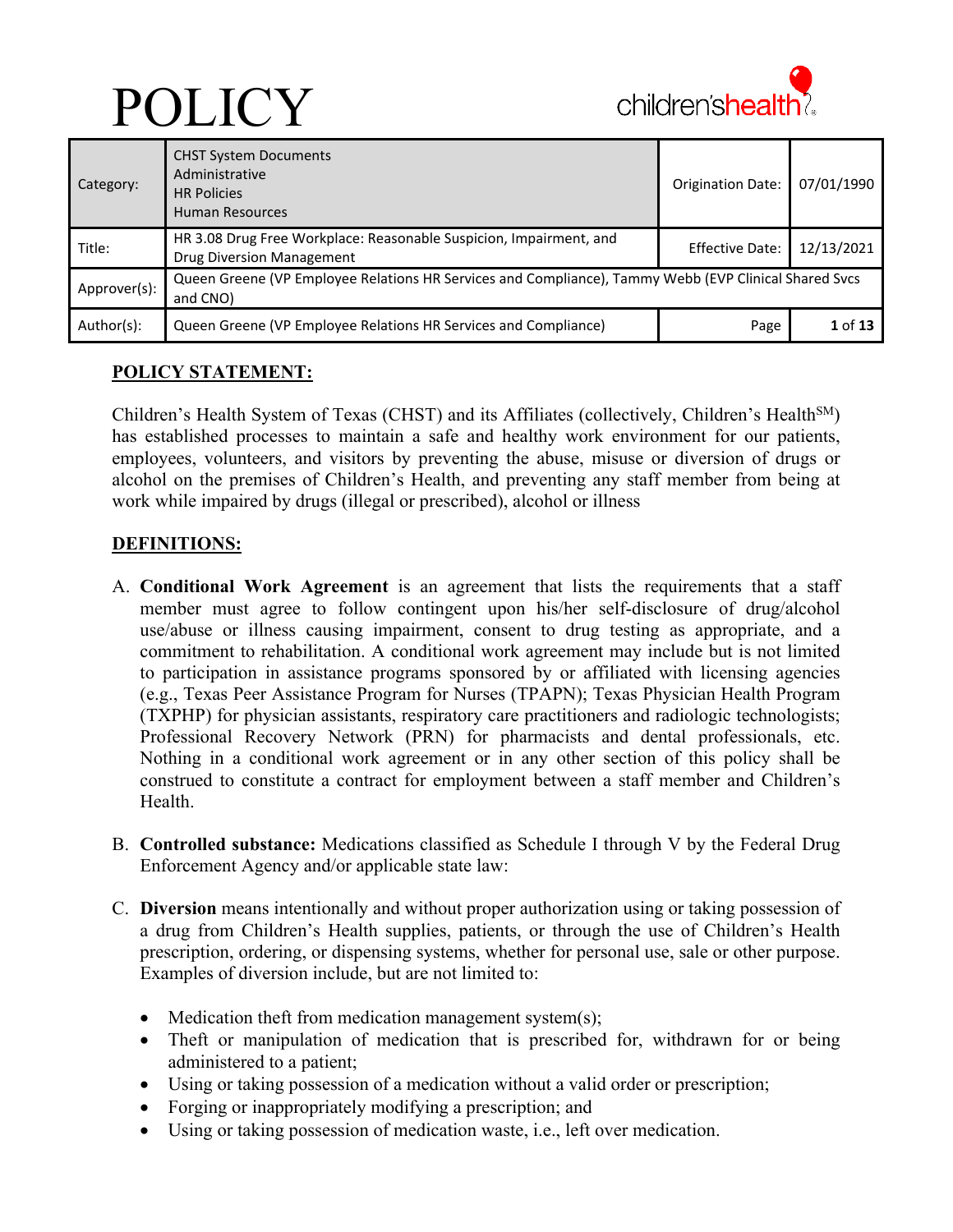

| Category: | <b>CHST System Documents</b>                                                                           | Effective Date:   12/13/2021 |           |
|-----------|--------------------------------------------------------------------------------------------------------|------------------------------|-----------|
| Title:    | HR 3.08 Drug Free Workplace: Reasonable Suspicion, Impairment, and<br><b>Drug Diversion Management</b> | Page                         | $2$ of 13 |

- D. **Drugs** include controlled substances, medication prescribed by a physician, medication not prescribed by a physician including "over the counter" medication, illegal drugs under federal law, inhalants (such as anesthesia gas or glue), and alcohol/alcoholic beverages.
- E. **Drug paraphernalia** includes any item used to administer, transfer, or store a drug.
- F. **Drug Test** is any test administered to determine the presence or absence of a drug (including alcohol) or a drug metabolite in a person's urine or blood. Drug tests may include analysis of urine, blood or breath. Reasonable suspicion drug tests will be performed at Children's Health expense. The cost of random drug testing under a conditional work agreement may be the responsibility of the staff member.
- G. **Illegal Drugs** include any drug that:
	- Is not legally obtainable;
	- May be legally obtainable but is not legally obtained; **or**
	- Is being used in a manner or for a purpose other than as prescribed.
- H. **Impaired, Impairment** is defined as the state of being mentally or physically diminished, weakened or damaged, either mentally or physically; the condition of being unable to perform as a consequence of physical or mental unfitness; any behavior or condition observed by others that negatively impacts performance or jeopardizes safety.
- I. **Medical Review Officer (MRO)** is a person who is a licensed physician and who is responsible for receiving and reviewing laboratory results generated by an employer's drug testing program and evaluating medical explanations for certain drug test results.
- J. **Prescription medication** is a medication that according to federal law requires a prescription prior to dispensing.
- K. **Reasonable Suspicion** is suspicion based on specific personal observation by the supervisor and/or a reliable witness of behavior or conduct consistent with drug or alcohol abuse. This behavior or conduct includes but is not limited to the following:
	- Work-related accident
	- Drowsiness or sleepiness
	- Odor of alcohol or drugs on breath or clothing
	- Slurred or incoherent speech
	- Confusion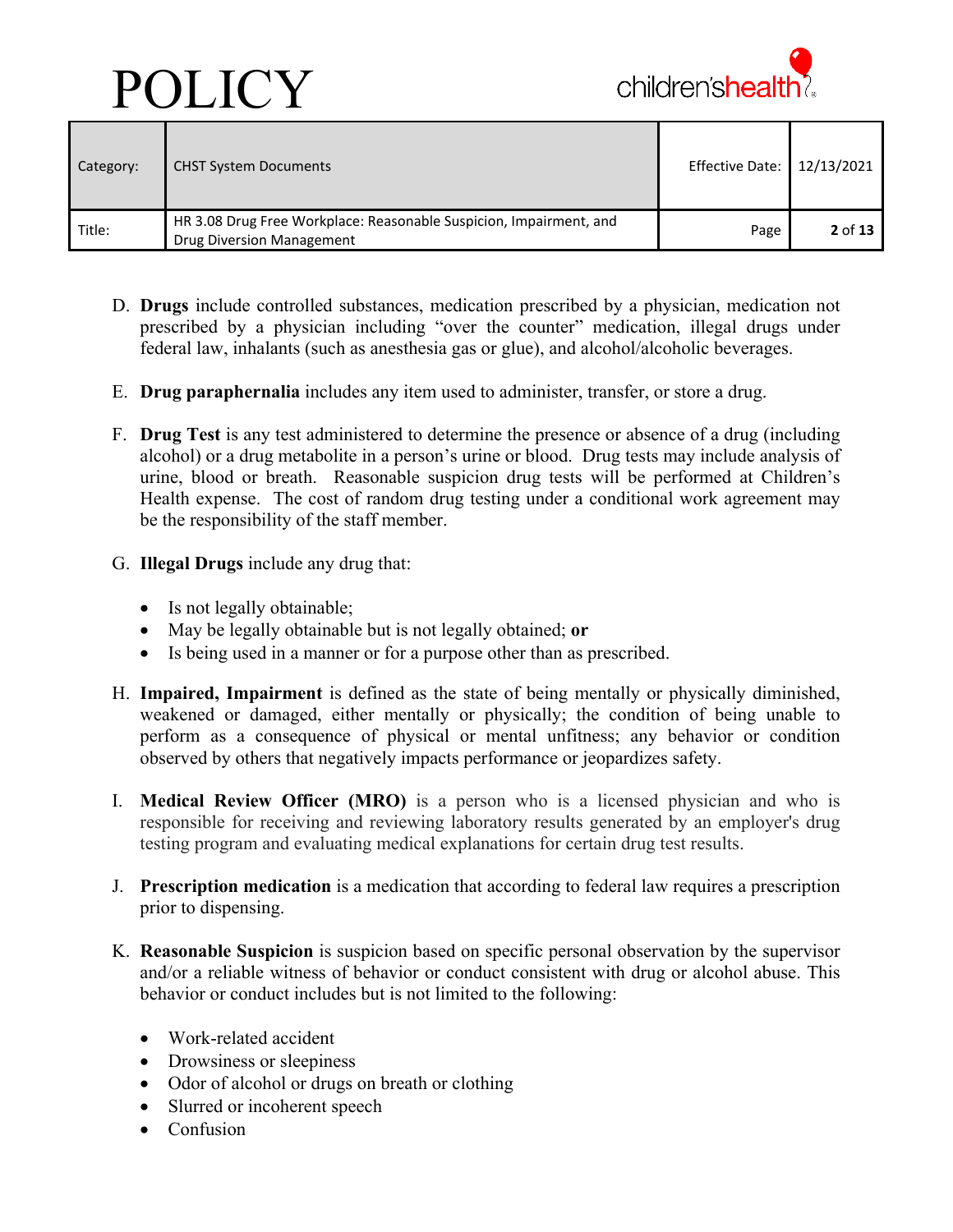

| Category: | <b>CHST System Documents</b>                                                                    | Effective Date:   12/13/2021 |         |
|-----------|-------------------------------------------------------------------------------------------------|------------------------------|---------|
| Title:    | HR 3.08 Drug Free Workplace: Reasonable Suspicion, Impairment, and<br>Drug Diversion Management | Page                         | 3 of 13 |

- Unusually aggressive or hostile behavior
- Unexplained change in mood
- Lack of manual dexterity
- Lack of coordination
- Excessive sloppiness
- Illegible or errant charting/writing
- Leaving the work area for extended and unexplained reasons
- Signs of drug diversion (as defined above)
- Possession of drug paraphernalia

Reasonable suspicion may also include the discovery of a criminal charge or conviction pertaining to drug or alcohol violations.

- L. **Reporting to Work/ Performing Job Duties** is defined as when staff members are at any time:
	- Located on Children's Health premises, including parking lots and various hospital locations
	- Working on behalf of the Children's Health at any other location, including in a remote/flexible work arrangement
	- Driving or riding as a passenger in a Children's Health vehicle, or driving/riding in a personal vehicle while in the course and scope of Children's Health business, or
	- Acting on behalf of the Children's Health in their role as staff members, whether on or off Children's Health premises.
- M. **Staff Member** includes any leader, employee, contractor, consultant, volunteer, student or any other individual who provides care, treatment or services at, for or on behalf of Children's Health. This definition excludes Medical/Dental Staff, who are covered under Medical-Dental Staff policy, MD 1.11 Health and Impairment.
- N. **Under the Influence** is defined as the state a person is in after consuming alcohol or drugs that interfere with sound judgment and acceptable behavior.
- O. **Vendor** is defined as any company, and its employees or representatives, from which Children's Health purchases goods or services including repairs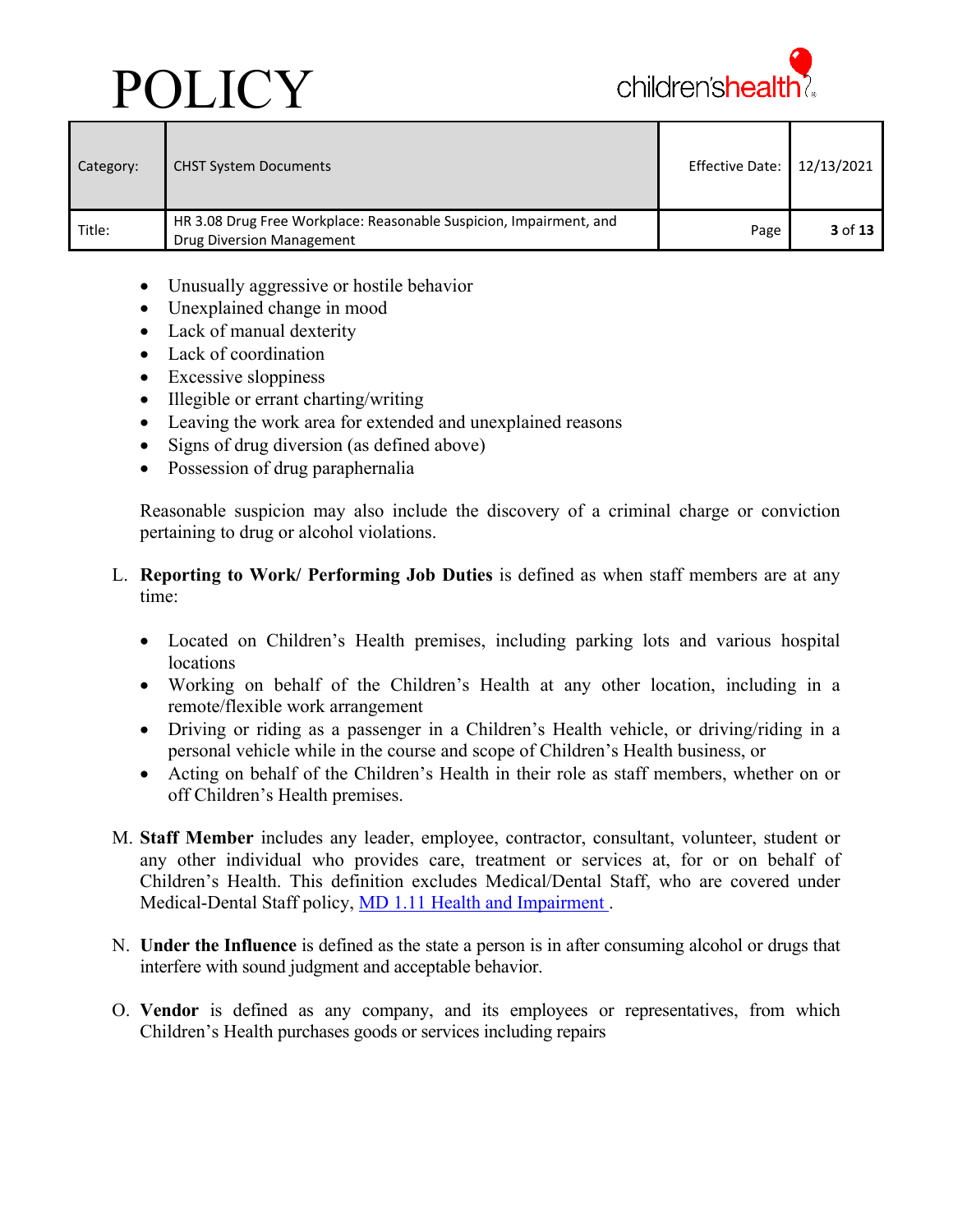

| Category: | <b>CHST System Documents</b>                                                                    | Effective Date:   12/13/2021 |         |
|-----------|-------------------------------------------------------------------------------------------------|------------------------------|---------|
| Title:    | HR 3.08 Drug Free Workplace: Reasonable Suspicion, Impairment, and<br>Drug Diversion Management | Page                         | 4 of 13 |

### **PROCEDURE:**

- A. Children's Health has a vital interest in maintaining a safe and healthy work environment for its patients, employees, volunteers and visitors. In view of this interest, Children's Health maintains this policy for the elimination of drug use and abuse, impairment and drug diversion in the workplace.
- B. Children's Health reserves the right to require a drug/alcohol test of any staff member who is reasonably suspected of being under the influence of drugs or alcohol; being impaired at work; diverting drugs, or who may be involved in a work-related accident or injury.
- C. In addition, pre-employment drug testing is conducted to reduce the probability of hiring individuals whose use of any drugs may impair their ability to safely perform their jobs, adversely affect the quality of patient care, and/or compromise the safety of Children's Health visitors and other employees.
- D. Children's Health also reserves the right to search a staff member; his/her work area, and his/her property as set forth below and in accordance with [AD 7.18 Search and Surveillance.](https://secure.compliance360.com/ext/IEKIZNwRbS41dX8tfT4Jf7PxlcbduZ_l)
- E. This policy in not intended and will not be used to discriminate based on race, color, religion, sex, national origin, age, disability, gender identity or expression, sexual orientation, veteran or military status, genetic information, marital status, or any other non-job related characteristic in accordance with [HR 1.02 Equal Employment Opportunity.](https://secure.compliance360.com/ext/IEKIZNwRbS41dX8tfT4Jf8JXcVkO5nBx)
- F. In light of the above statement, Children's Health prohibits any of the following actions:
	- Reporting to work or performing job duties while under the influence of illegal drugs or alcoholic beverages;
	- Reporting to work or performing job duties while under the influence of prescription or over-the-counter drugs, when there is any possibility that such use may impair the staff member's ability to safely perform his or her job, adversely affect the quality of patient care or other work, and/or compromise the safety of Children's Health visitors and other staff members;
	- Reporting to work or performing job duties in an impaired state due to illness, injury or any other reason;
	- Diverting drugs for personal use, sale or any other purpose;
	- The possession, manufacture, transportation, dispensing, use or sale of illegal drugs or alcoholic beverages\*, and/or related paraphernalia, on Children's Health premises or while acting in the course and scope of employment at Children's Health. (\*The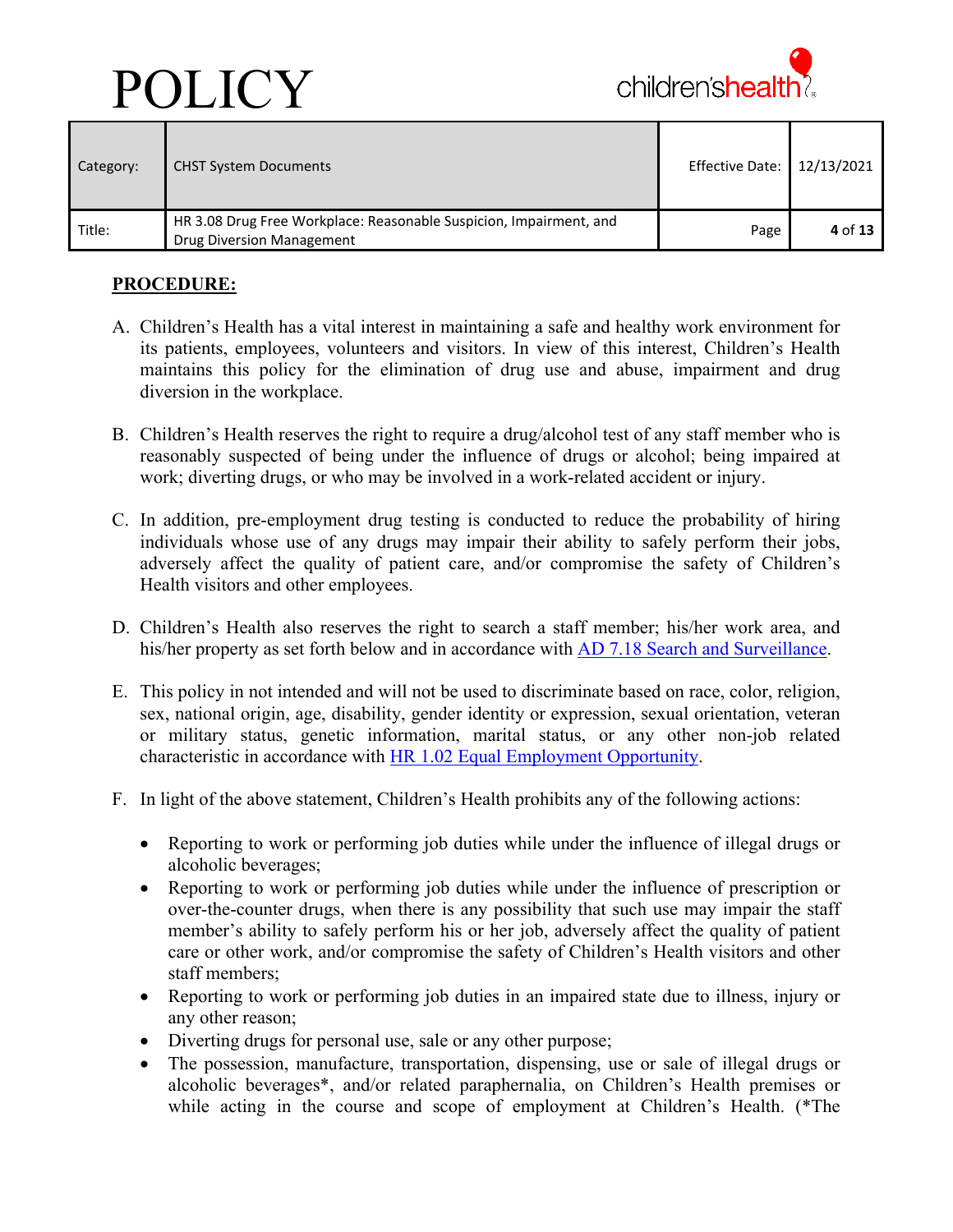

| Category: | <b>CHST System Documents</b>                                                                    | Effective Date:   12/13/2021 |         |
|-----------|-------------------------------------------------------------------------------------------------|------------------------------|---------|
| Title:    | HR 3.08 Drug Free Workplace: Reasonable Suspicion, Impairment, and<br>Drug Diversion Management | Page                         | 5 of 13 |

prohibition against possession of alcoholic beverages does not apply to unopened gifts of alcohol that are removed from the premises in a timely manner.);

- The possession, manufacture, transportation, dispensing, use or sale of illegal drugs or alcoholic beverages, and/or related paraphernalia where such action would affect the reputation of Children's Health to the general public or threaten its integrity. This section also applies to staff members when they are not in the course and scope of employment or not on Children's Health premises.
- G. The prevention of drug use/misuse, impairment or drug diversion is essential to the safety of Children's Health patients and is the responsibility of every staff member. All staff members have a duty to report known or suspected incidents of drug use/misuse, impairment or diversion under Children's Health safety and quality standards. Furthermore, licensed staff members have a duty to report as a condition of holding their license.

## *Reasonable Suspicion Drug Testing*

- A. Reasonable suspicion of drug use/misuse, impairment or diversion may arise from a variety of circumstances including, but not limited to:
	- An observed incident of probable drug use/misuse, impairment or drug diversion;
	- Suspicious activity identified during routine monitoring and/or proactive surveillance;
	- Self-disclosure of drug use/misuse, impairment or drug diversion; and
	- Notification of suspected drug use/misuse, impairment or drug diversion from an external source, such as local law enforcement or a family member.
- B. Children's Health does not permit retaliation of any staff member who reports suspected drug use/misuse, impairment or drug diversion honestly and in good faith.
- C. Children's Health leadership will be notified promptly of any incidents of suspected drug use/misuse, impairment or drug diversion in accordance with the procedure set out below. Drug use/misuse, impairment or drug diversion by a Children's Health staff member will be grounds for corrective action up to and including termination of employment/assignment. Any staff member who is found to be engaged in the sale, possession, distribution, dispensing or manufacture of drugs or related paraphernalia may be subject to immediate discharge.
- D. A staff member who indicates that he/she has a drug or alcohol problem prior to any incident occurring or prior to confirmation of a positive test result may be offered the opportunity to seek treatment and rehabilitation. A staff member returning from leave due to this circumstance will be subject to a conditional work agreement including, but not limited to,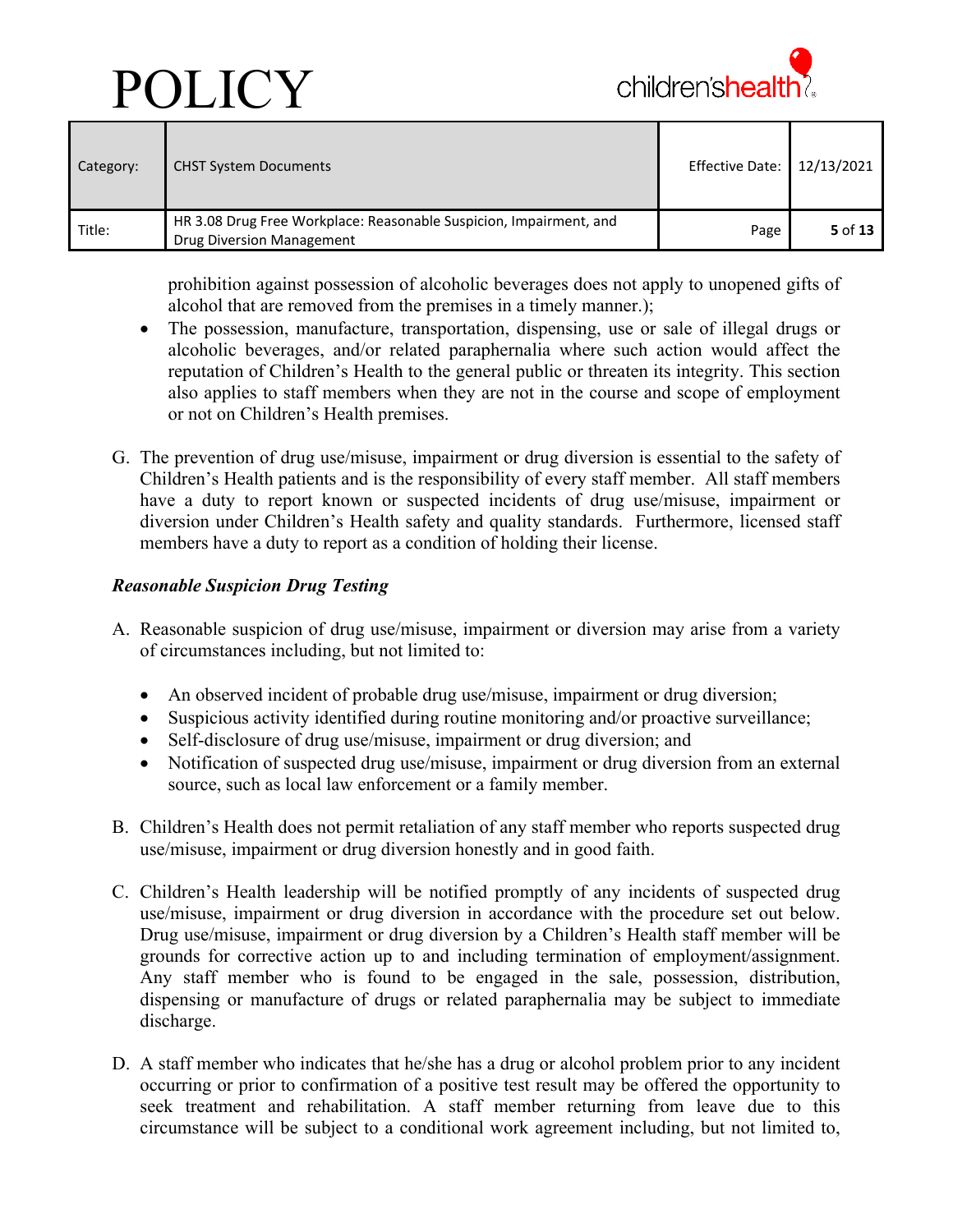

| Category: | <b>CHST System Documents</b>                                                                    | Effective Date:   12/13/2021 |         |
|-----------|-------------------------------------------------------------------------------------------------|------------------------------|---------|
| Title:    | HR 3.08 Drug Free Workplace: Reasonable Suspicion, Impairment, and<br>Drug Diversion Management | Page                         | 6 of 13 |

random drug testing for at least one year, documentation of follow up care, appointments with employee health personnel, or other monitoring requirements determined to be appropriate.

- E. Children's Health will report staff members who receive a positive drug or alcohol test result or who are otherwise found to be in violation of licensing standards to the appropriate licensing authority as required by state or federal law or regulations. Children's Health may cooperate with programs for rehabilitation of impaired professionals if, in its judgment, patient, visitor and/or staff member safety are not compromised.
- F. Children's Health reserves the right to report any suspected violation of this policy to law enforcement agencies.
- G. Children's Health reserves the right to terminate a staff member who is found to be in violation of this policy.
- H. Staff members who fail to abide by the terms of a conditional work agreement will be discharged from employment. No second chances will be given.
- I. Data relating to drug use/misuse, impairment or drug diversion reports and investigations will be analyzed to identify trends and opportunities for potential improvement in the medication management process.
- J. Nothing in this policy shall be construed to constitute a contract for employment at Children's Health.

### *Drug-Related Criminal Convictions*

A staff member who is officially charged with or convicted of violating any criminal drug statute must notify his/her supervisor within three days of such charge. Criminal drug statutes include federal, state, and local laws involving the use/possession/sale/control of drugs (including alcohol or controlled substances). Failure to report such charge or conviction will result in corrective action up to and including termination from employment. A staff member so charged or convicted of violating any criminal drug statute may be subject to a drug test and corrective action, including termination.

### *Searches*

Investigations of suspected drug use/misuse, impairment and drug diversion may include a search of all hospital property, with or without notice to or consent from any staff member/others. Hospital property includes but is not limited to lockers, desks, file cabinets,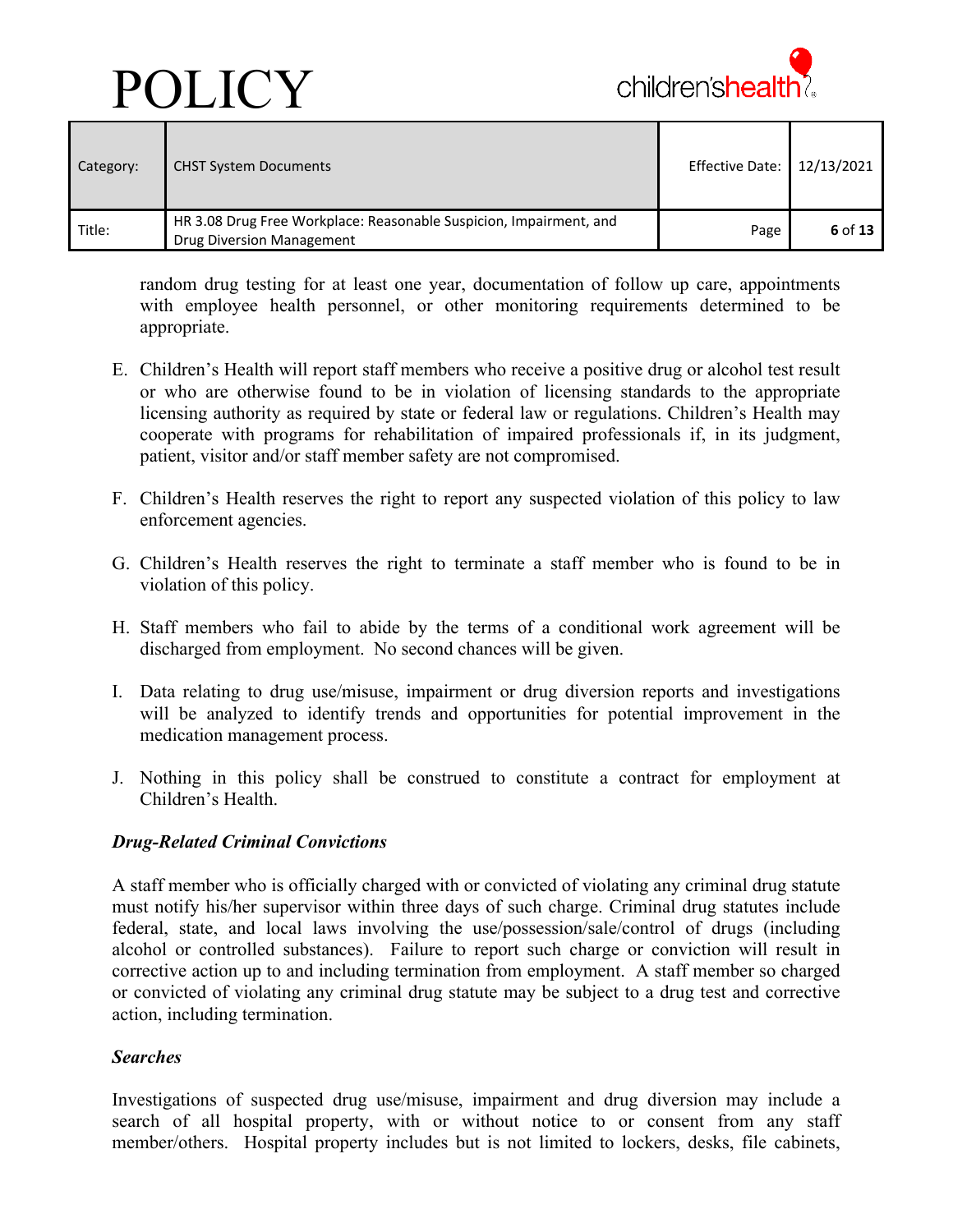

| Category: | <b>CHST System Documents</b>                                                                    | Effective Date:   12/13/2021 |           |
|-----------|-------------------------------------------------------------------------------------------------|------------------------------|-----------|
| Title:    | HR 3.08 Drug Free Workplace: Reasonable Suspicion, Impairment, and<br>Drug Diversion Management | Page                         | $7$ of 13 |

closets, storage areas, etc. These areas are Children's Health property and not considered the private area of individual staff members. (See [AD 7.18 Search and Surveillance\)](https://secure.compliance360.com/ext/IEKIZNwRbS41dX8tfT4Jf7PxlcbduZ_l)

### *Pre-employment Drug Testing*

- A. All offers of employment are contingent upon receipt of negative drug test results. Candidates whose drug test results in a confirmed positive finding are eliminated from further consideration for employment. In addition, the candidate shall be ineligible for employment at Children's Health for at least one year from date of the failed drug test. Positive drug tests may not be waived by a hiring manager.
- B. Refusal by a candidate to submit to a drug test will result in the candidate being ineligible for employment.
- C. HR recruiters are responsible for communicating confirmed positive test results to candidates as well as notifying the appropriate hiring manager.

### *Confidentiality*

Except as required for administration of this policy and/or for determination regarding corrective action, Children's Health will strive to keep information related to drug testing of staff members confidential, consistent with the provisions of applicable law. The Occupational Health and Wellness department is responsible for maintaining records and results of drug tests and for ensuring privacy and confidentiality. These records are kept separate from the personnel files. The willful disclosure of drug test results to unauthorized persons is grounds for corrective action up to and including termination.

### **Process**

### *Drug Test Results (Via Urinalysis and Breathalyzer for alcohol)*

- A. Children's Health utilizes collection facilities that follow the National Institute on Drug Abuse (NIDA) guidelines. Children's Health drug tests include urinalysis for the detection of drugs and breath alcohol analysis for the detection of alcohol. Drug tests include integrity checks for Creatinine and pH levels. For reasonable suspicion testing, the drug test order may include additional drugs and substances as appropriate, based on the circumstances surrounding the reasonable suspicion.
- B. Drug test results that fall outside of the acceptable ranges for Creatinine or pH are considered adulterated or invalid and will be forwarded to the Medical Review Officer (MRO) for review and verification. If the MRO does not issue a determination of "positive" on an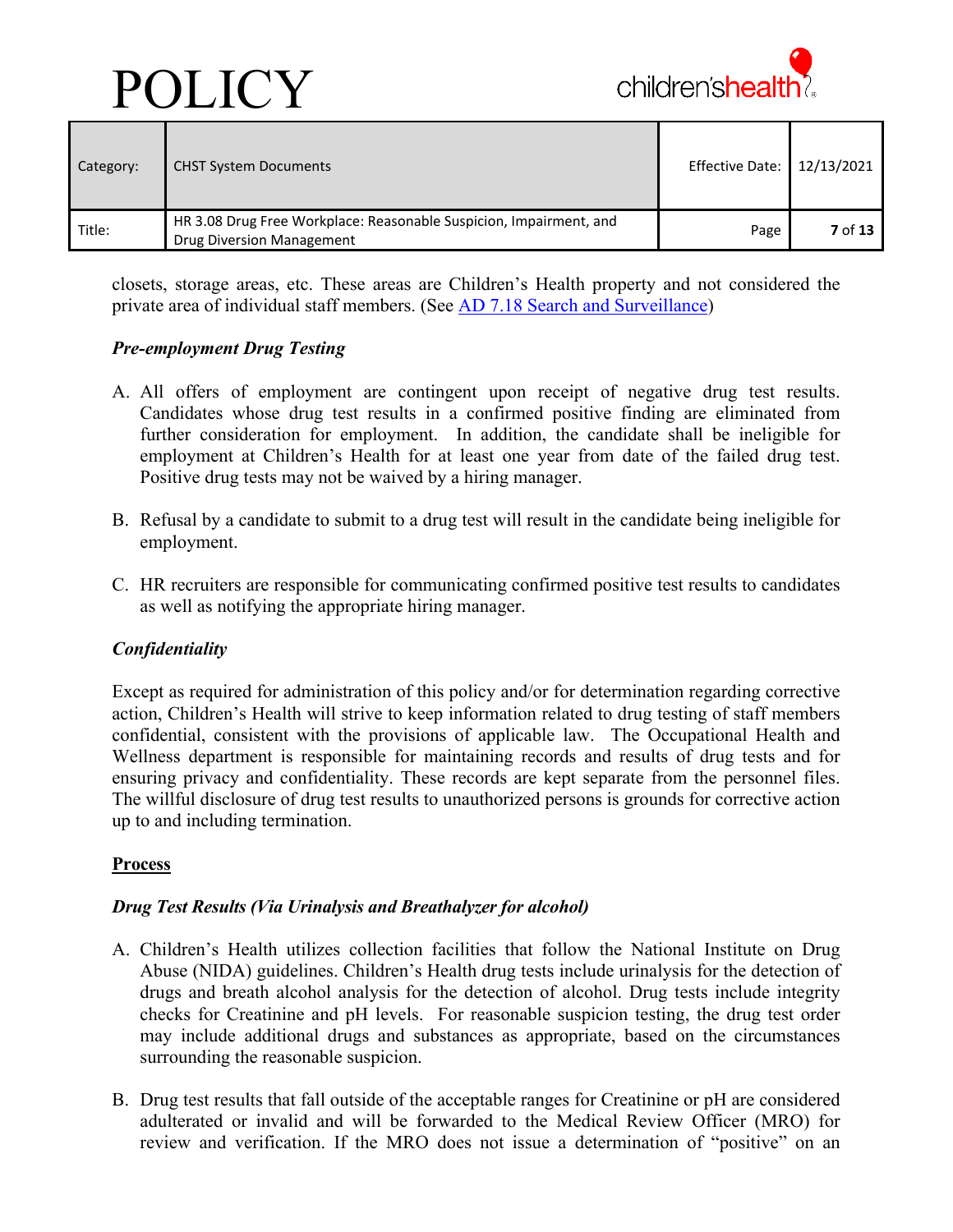

| Category: | <b>CHST System Documents</b>                                                                    | Effective Date:   12/13/2021 |         |
|-----------|-------------------------------------------------------------------------------------------------|------------------------------|---------|
| Title:    | HR 3.08 Drug Free Workplace: Reasonable Suspicion, Impairment, and<br>Drug Diversion Management | Page                         | 8 of 13 |

adulterated/invalid drug test, the candidate/staff member may be offered one more drug test opportunity.

C. Drug test results that fall outside of the cut-off levels for drugs being tested will be sent for a separate confirmatory test by a Gas Chromatography Mass Spectrometry method. If the confirmatory test results remain positive, they will be sent to an independent MRO who will contact the donor to determine if there is a valid reason for the drug in question being present in the specimen. If the MRO determines there is not a valid prescription or medical reason for the results, the test results will be reported as positive. If the MRO determines there is a valid prescription or medical reason for the results, the test result will be reported as negative.

## *Reasonable Suspicion – Drug Use/Misuse or Impairment*

If a staff member reasonably suspects a staff member has used/misused drugs or is impaired, if the staff member has been involved in a work-related accident, or if the staff member is the operator of a CHST surface vehicle (including ambulances) and has been involved in a vehicular accident, the following procedures must be followed:

- 1. Immediately report the concerns to the operational leader and Administrative Supervisor (as appropriate). Contact the HR on-call consultant for guidance or direction. Whenever feasible, a written statement of the reasonable suspicion observations should be submitted to the operational leader.
- 2. The leader and/or Administrative Supervisor (as appropriate) will meet with the staff member to explain the concerns and obtain the staff member's consent to a drug test. The suspected staff member will be given a reasonable amount of time under supervision – up to 15 minutes - to consent to the drug test. Refusal to consent to a drug test will result in termination of employment.
- 3. The leader and/or Administrative Supervisor will contact the Security department for assistance in managing the meeting with the staff member and in transporting the staff member to the testing facility.
- 4. The leader and/or Administrative Supervisor will ensure that reasonable suspicion drug tests are completed as soon as possible, but no later than four (4) hours after initial observation of the incident, unless there are extenuating circumstances beyond the control of Children's Health.
- 5. Drug testing will be conducted at a Children's Health contracted facility during the testing facility's hours of operation. If the drug testing facility is closed, the contracted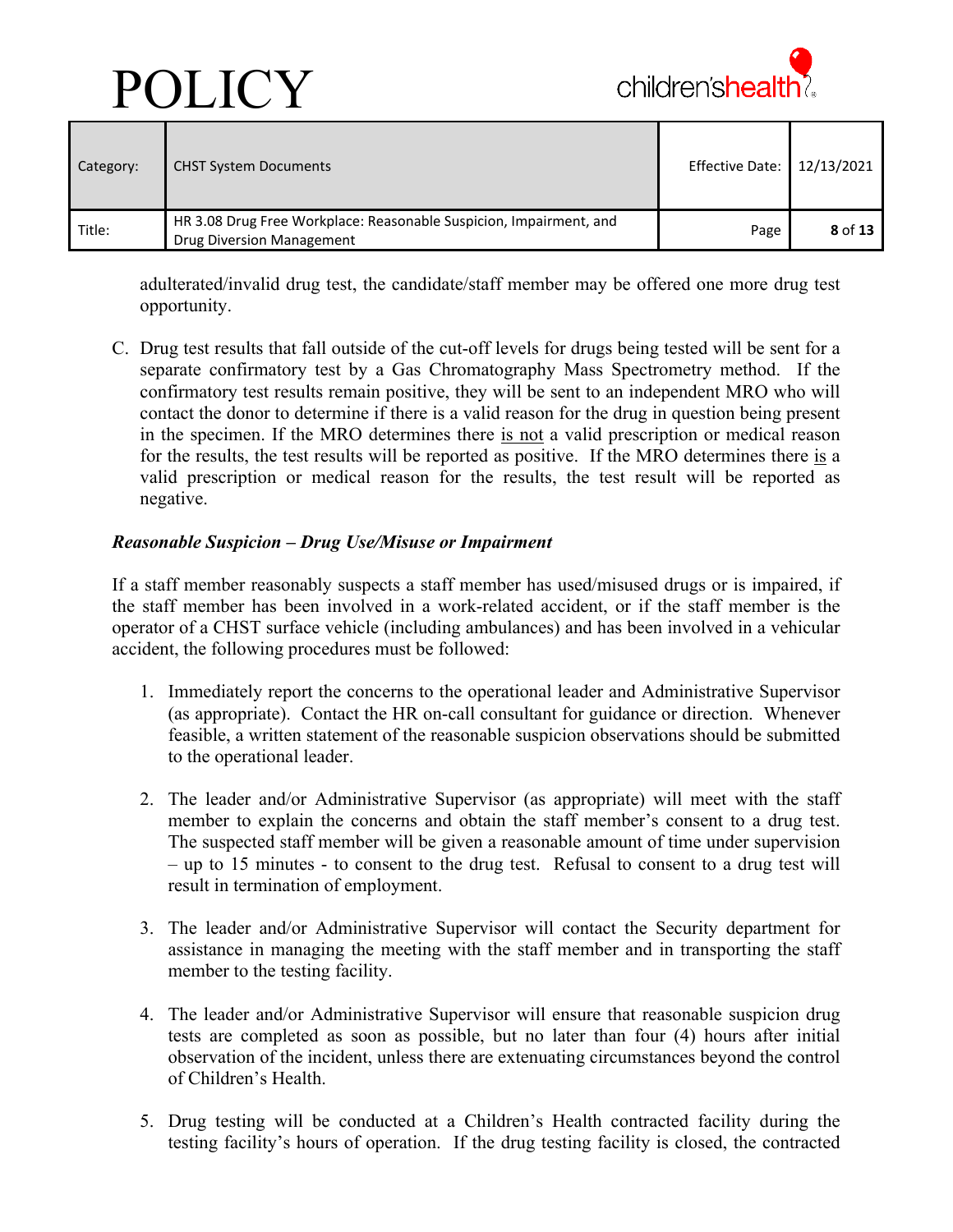

| Category: | <b>CHST System Documents</b>                                                                    | Effective Date:   12/13/2021 |         |
|-----------|-------------------------------------------------------------------------------------------------|------------------------------|---------|
| Title:    | HR 3.08 Drug Free Workplace: Reasonable Suspicion, Impairment, and<br>Drug Diversion Management | Page                         | 9 of 13 |

after-hours/on-call drug testing service will be notified, and the drug test will be conducted on Children's Health premises.

- 6. Children's Health will arrange for the staff member's transportation to and from the testing facility.
	- Security will transport the staff member to the facility.
	- Under no circumstances will a staff member suspected of drug use/misuse or impairment be allowed to drive him/herself to or from the testing facility.
	- The staff member's leader or appropriate designee (other than Security) should go with the staff member to the testing facility and remain with the staff member until the staff member is on their way home.
- 7. The leader or Administrative Supervisor will contact the staff member's emergency contact or other preferred contact to arrange for the staff member's transportation home after testing. If no one can be located, the leader or Administrative Supervisor will arrange for another means of transportation for the staff member (cab voucher, etc.).
- 8. A staff member who is required to submit to a drug test due to reasonable suspicion of drug use/misuse or impairment should be placed on paid administrative leave pending completion of the investigation. The leader or Administrative Supervisor will collect department property such as keys and staff member's ID badge and suspend the staff member's access to all network systems. The staff member may not return to work until the drug test results are received and appropriate action has been determined, as required in this policy.

### *Reasonable Suspicion – Diversion*

If staff member reasonably suspects another staff member of diverting drugs, the following procedures must be followed:

- 1. Immediately report the concerns to the operational leader and Administrative Supervisor (as appropriate). Contact the HR on-call consultant for guidance or direction. Whenever feasible, a written statement detailing the reasonable suspicion diversion concerns should be submitted to the operational leader.
- 2. Upon notification of suspected drug diversion, the operational leader and/or Administrative Supervisor will immediately perform an initial safety assessment and promptly call the Senior Director of Pharmacy or Pharmacy Manager on call.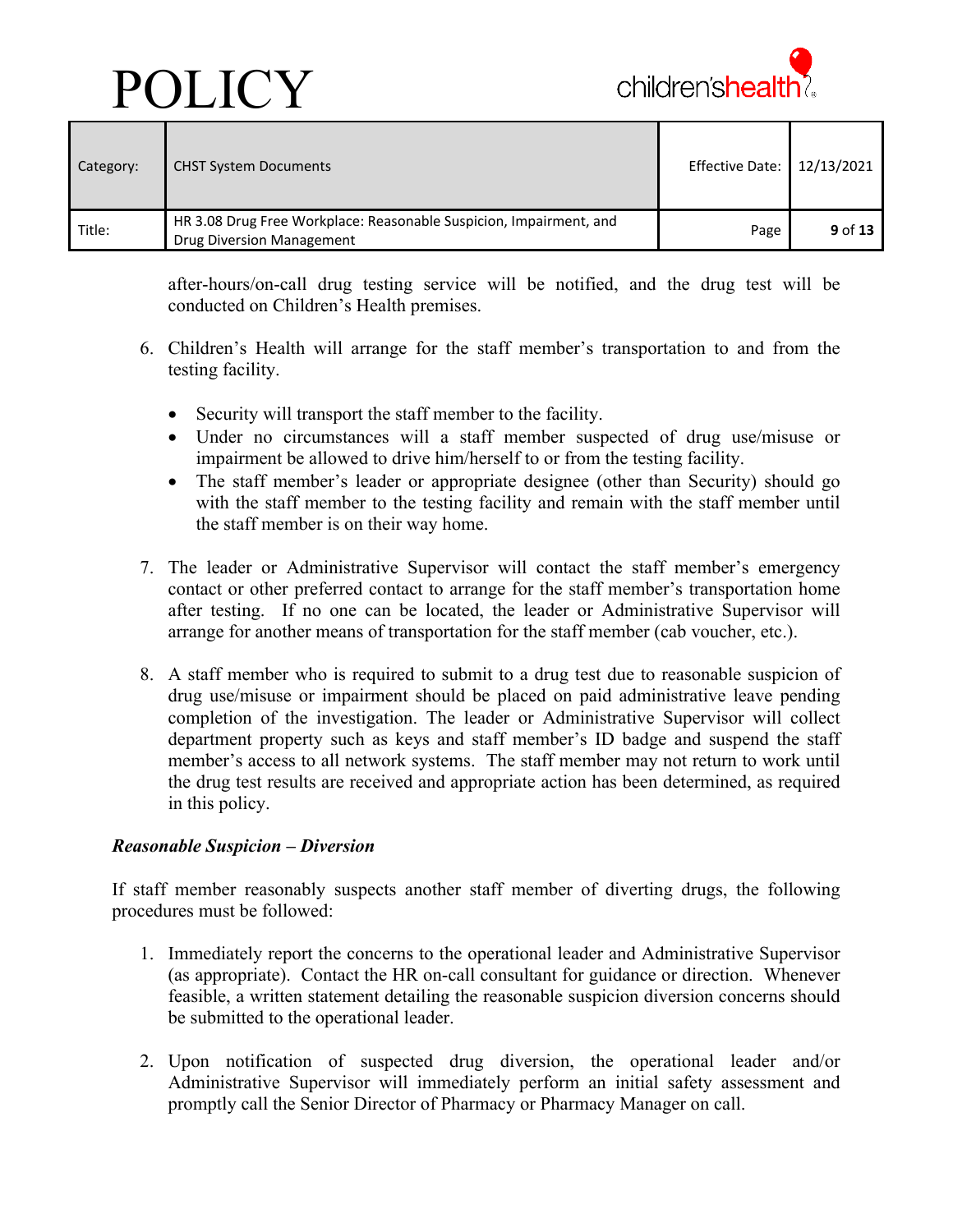

| Category: | <b>CHST System Documents</b>                                                                    | Effective Date:   12/13/2021 |              |
|-----------|-------------------------------------------------------------------------------------------------|------------------------------|--------------|
| Title:    | HR 3.08 Drug Free Workplace: Reasonable Suspicion, Impairment, and<br>Drug Diversion Management | Page                         | $10$ of $13$ |

- 3. The leader's/Administrative Supervisor's initial safety assessment must include:
	- Whether any patient has been harmed or placed at risk of harm, and the actions taken to treat the patient or remove the risk of harm
	- If a patient has been harmed or placed at risk of harm, the operational leader will notify the patient's attending physician
	- Whether the suspected drug diversion also involves observed or suspected drug use/misuse or impairment. If yes, follow the procedure for Reasonable Suspicion-Drug Use/Misuse or Impairment, above.
- 5. A staff member suspected of drug diversion will be placed on paid administrative leave pending completion of the investigation. The leader or Administrative Supervisor will collect department property such as keys and staff member's ID badge and suspend the staff member's access to all network systems. The staff member may not return to work until the investigation is concluded and an appropriate course of action has been determined, as required in this policy.
- 6. The suspected diversion will be investigated using available resources to include Pharmacy, Leadership, Legal, Human Resources and Security. If the investigation concludes that drug diversion has occurred or probably occurred:
	- The investigation may be expanded to determine if there have been any additional instances of diversion by the same staff member.
	- A medical records review will be conducted to identify all patients who may have been impacted by the diversion. If additional patients are identified as having been harmed or placed at risk of harm, actions will be taken to treat the patient(s) or remove the risk of harm.
	- The appropriate billing department will be notified to determine whether modifications should be made to bills relating to affected medical care.
- 7. If the investigation concludes there is sufficient evidence that a staff member has diverted drugs, the employee will be subject to corrective action. In most cases the expected outcome will be termination of employment/assignment. Such action may be taken regardless of whether the diversion occurred within the scope of employment or training, or while the employee was off duty as a patient or visitor.
- 8. Termination of employment/assignment due to drug diversion will be recorded in the staff member's employment record. The specific reason for dismissal will be reported to Group One and reflected on the staff member's employment history.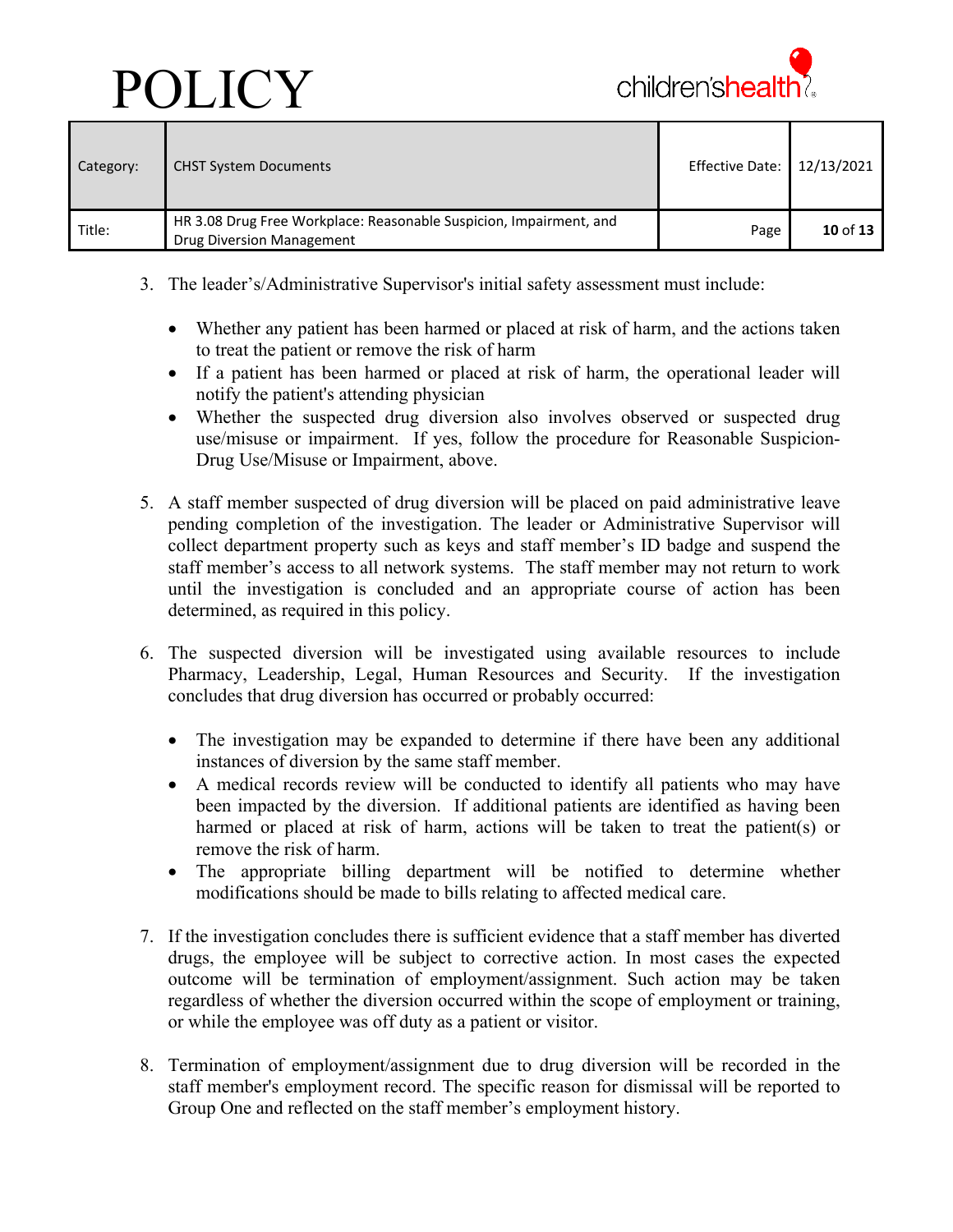

| Category: | <b>CHST System Documents</b>                                                                    | Effective Date:   12/13/2021 |          |
|-----------|-------------------------------------------------------------------------------------------------|------------------------------|----------|
| Title:    | HR 3.08 Drug Free Workplace: Reasonable Suspicion, Impairment, and<br>Drug Diversion Management | Page                         | 11 of 13 |

- 9. If the investigation concludes there is sufficient evidence that a controlled substance has been diverted by a staff member or any other person (e.g., patient or visitor), the Senior Director of Pharmacy will ensure that appropriate reports are made to the Drug Enforcement Agency (DEA) and the Board of Pharmacy within the required timeframe for reporting.
- 10. If the investigation concludes there is sufficient evidence that a controlled substance has been diverted by a staff member or any other person (e.g., patient or visitor), the Security department, in collaboration with the Legal Department, may report the diversion to local law enforcement authorities, depending on the details of the case. This report may be made regardless of whether diversion occurred within the scope of a staff member's employment, or while the staff was a patient or visitor.
- 11. The Legal Department will evaluate all incidents of drug diversion to determine whether additional reports to external agencies should be made.
- 12. When reporting incidents of drug diversion by a patient, the report will describe the facts of the diversion and will not disclose additional information regarding the patient's medical history, condition, diagnoses, or treatment.
- 13. In collaboration with the Legal Department, the following individuals will report drug diversion by licensed or registered health care providers to the appropriate State licensing board:
	- The Chief Nursing Officer and/or Associate Chief Nursing Officer will report drug diversion by nurses.
	- The applicable operational leader will report drug diversion by all other licensed or registered health care providers.
- 14. If any patient is harmed by drug diversion, the patient/patient family will be informed of the circumstances of the drug diversion and its impact on the patient. The patient's attending physician will be responsible for ensuring that this communication occurs.
- 15. If drug diversion is confirmed but it is unclear whether the diversion caused patient harm or placed one or more patients at risk of harm, the patient's attending physician, in collaboration with the Legal Department and Leadership, will determine whether patient notification will serve the best interests of potentially affected patients.
- 16. The Pharmacy department will distribute a report of each incident of drug diversion to the designated individuals within Children's Health.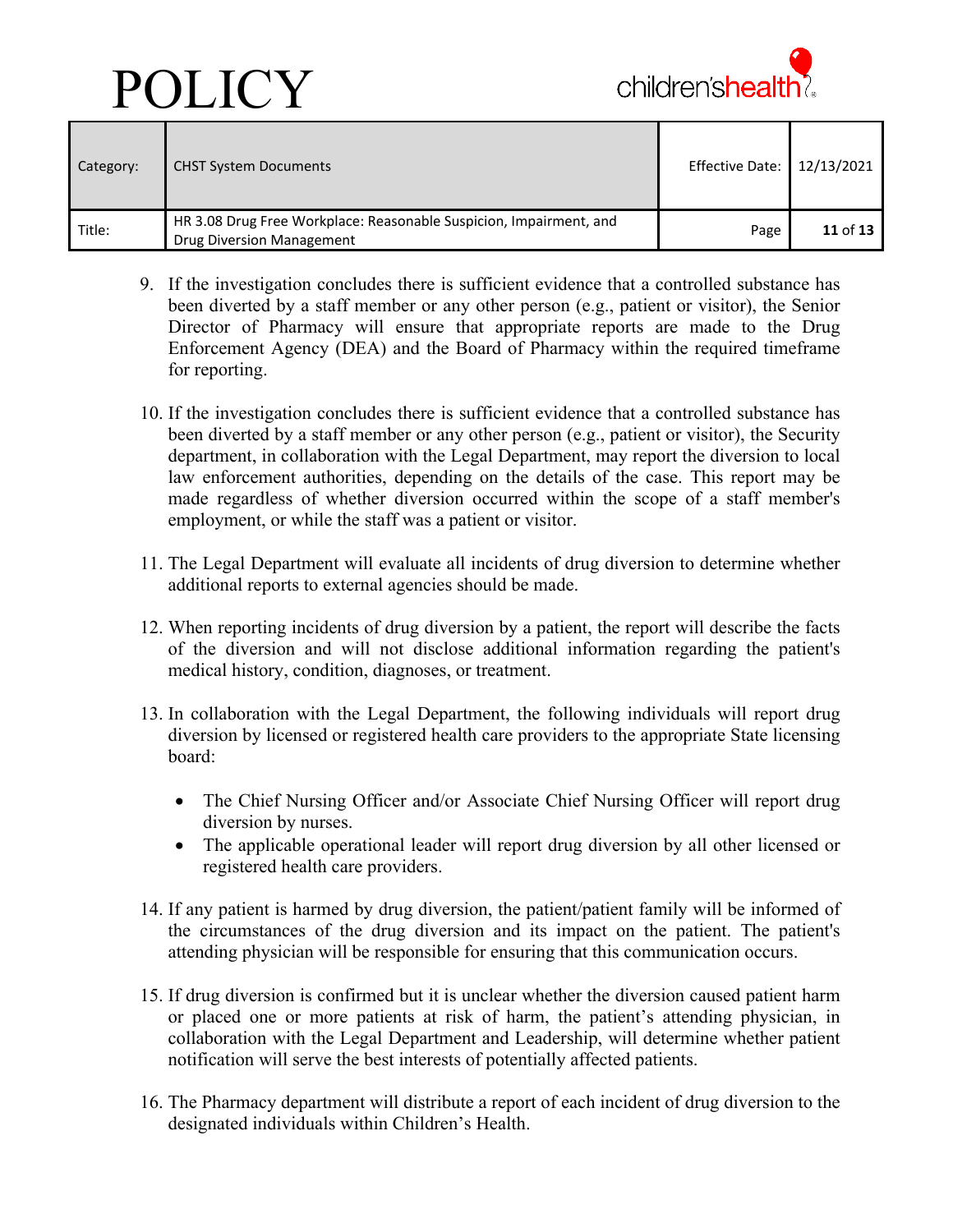

| Category: | <b>CHST System Documents</b>                                                                    | Effective Date:   12/13/2021 |          |
|-----------|-------------------------------------------------------------------------------------------------|------------------------------|----------|
| Title:    | HR 3.08 Drug Free Workplace: Reasonable Suspicion, Impairment, and<br>Drug Diversion Management | Page                         | 12 of 13 |

- 17. The Pharmacy department will perform the following functions:
	- Collect and analyze drug diversion data to identify trends and opportunities for improvement in medication management processes; and
	- Share drug diversion data with Pharmacy leadership, the Therapeutics Committee, and other patient safety and/or quality committee as appropriate to facilitate the organization's management of medication management processes.

## *Conditional Work Agreement*

- A. If a staff member comes forward and admits to substance use/misuse or impairment before any concerns of reasonable suspicion or possible diversion have been raised, Children's Health will refer the staff member to the Employee Assistance Program or other appropriate treatment provider. Self-reporting staff members will be required to consent to a conditional work agreement in order to remain employed at Children's Health.
- B. If a staff member suspected of drug use/misuse or impairment voluntarily admits to same prior to drug testing and consents to a drug test, the staff member may, depending on the details of the case, be given an opportunity to consent to a conditional work agreement after appropriate treatment.
- C. If the investigation concludes there is sufficient evidence that a controlled substance has been diverted by a staff member, the staff member will not be eligible for a conditional work agreement.

### **SOURCES:**

### **1. Related Policies**

[AD 7.18 Search and Surveillance](https://secure.compliance360.com/ext/IEKIZNwRbS41dX8tfT4Jf7PxlcbduZ_l) [HR 1.02 Equal Employment Opportunity](https://secure.compliance360.com/ext/IEKIZNwRbS41dX8tfT4Jf8JXcVkO5nBx) [HR 2.03 Employment Process](https://secure.compliance360.com/ext/IEKIZNwRbS41dX8tfT4JfzfQKao_oQCT) [HR 3.02 Work and Conduct Principles for all Employees](https://secure.compliance360.com/ext/IEKIZNwRbS41dX8tfT4JfznkZzRBcoxt) [MD 1.11 Health and Impairment](https://secure.compliance360.com/ext/IEKIZNwRbS41dX8tfT4Jf0BdDZUj8bmC) 

**2. Joint Commission Manual** MM.03.01.01; MS.11.01.01